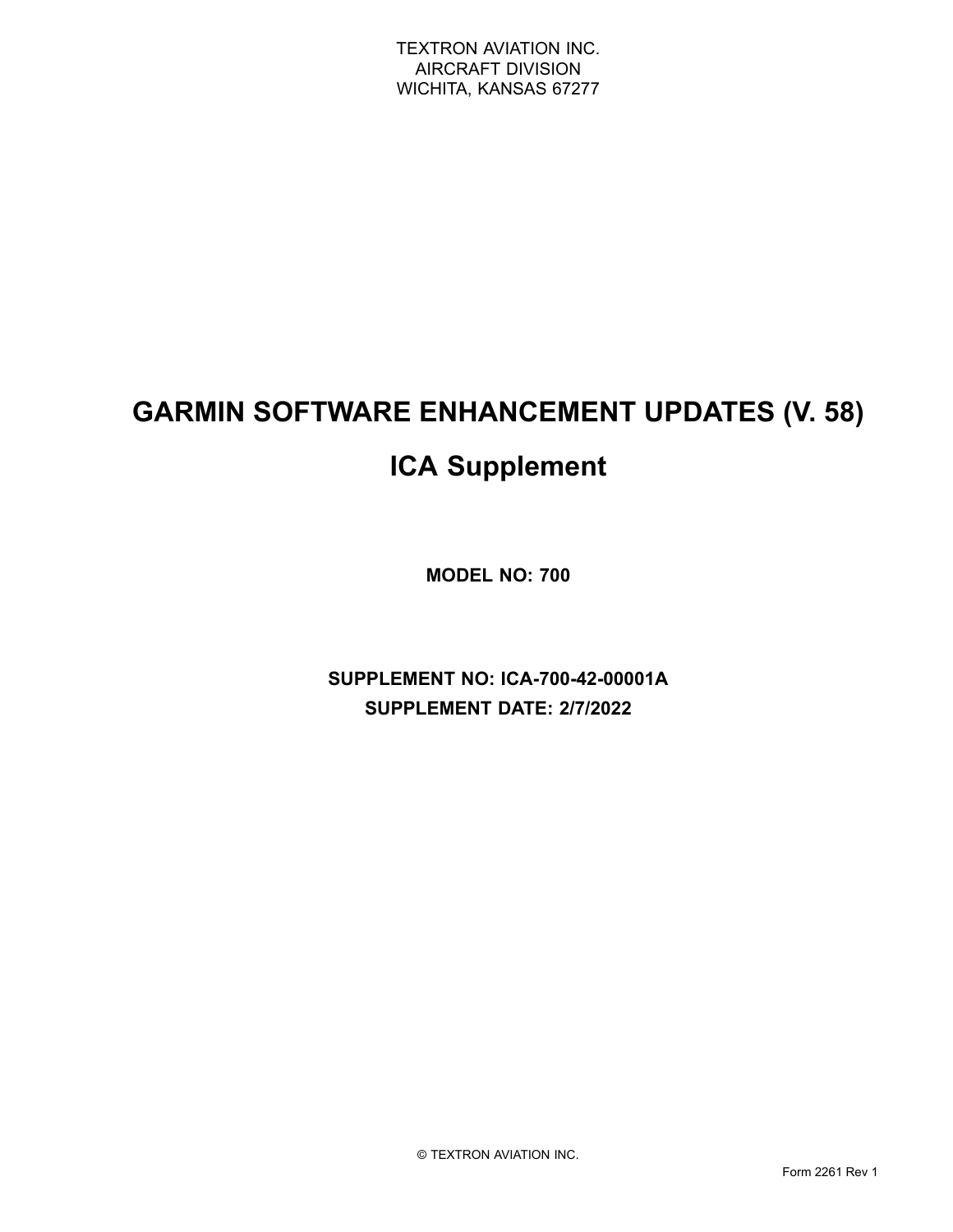#### **REVISIONS**

| ICA-700-42-00001                                                                                                                                                   | Rev: A             | Date: Feb 7/2022 |
|--------------------------------------------------------------------------------------------------------------------------------------------------------------------|--------------------|------------------|
| ICA Summary                                                                                                                                                        | Pages 1-4          |                  |
| <b>Manuals Affected</b>                                                                                                                                            | <b>Description</b> | <b>Title</b>     |
| Model 700 Electrical Wiring<br>Interconnect System (EWIS)                                                                                                          |                    |                  |
| This ICA supplement was incorporated in Revision 3 of the Model 700 Electrical Wiring Interconnect<br>System (EWIS) Manual rendering this ICA Supplement Obsolete. |                    |                  |
| Model 700 Maintenance<br>Manual                                                                                                                                    |                    |                  |
| This ICA supplement was incorporated in Revision 2 of the Model 700 Maintenance Manual rendering<br>this ICA Supplement Obsolete.                                  |                    |                  |
| Appendix A: Illustrated Parts<br>Catalog                                                                                                                           |                    |                  |
| This ICA supplement was incorporated in Revision A4 of the Model 700 Illustrated Parts Catalog<br>٠<br>rendering this ICA Supplement Appendix Obsolete.            |                    |                  |
| Appendix B: Model 700 Wiring<br>Diagram Manual                                                                                                                     |                    |                  |
| This ICA supplement was incorporated in Revision A1 of the Model 700 Wiring Diagram Manual<br>٠<br>rendering this ICA Supplement Appendix Obsolete.                |                    |                  |

| ICA-700-42-00001                                                                                                                                                                                                   | $Rev: -$                         | Date: Sep 21/2020                                                                               |
|--------------------------------------------------------------------------------------------------------------------------------------------------------------------------------------------------------------------|----------------------------------|-------------------------------------------------------------------------------------------------|
| ICA Summary                                                                                                                                                                                                        | Pages 1-10                       |                                                                                                 |
| <b>Manuals Affected</b>                                                                                                                                                                                            | <b>Description</b>               | <b>Title</b>                                                                                    |
| Model 700 Electrical Wiring<br>Interconnect System (EWIS)<br>Manual Revision 3<br><b>NOTE:</b><br>Refer to the Model 700<br><b>Electrical Wiring Interconnect</b><br><b>System Manual Revision 3</b><br>and above. | Introduction<br>page 1           | List of Revisions                                                                               |
|                                                                                                                                                                                                                    | Introduction<br>pages 1 and<br>2 | <b>Revision Summary/Highlights</b>                                                              |
|                                                                                                                                                                                                                    | 20-70-05 pages<br>201-215        | <b>EWIS Identification - Maintenance Practices</b>                                              |
|                                                                                                                                                                                                                    | 20-75-05 pages<br>201-286        | Electrical Connectors - Maintenance Practices                                                   |
|                                                                                                                                                                                                                    | 24-60-00 pages<br>$1 - 45$       | Electrical Load Analysis - Description and Operation                                            |
|                                                                                                                                                                                                                    | 28-00-05 pages<br>$1 - 7$        | <b>Critical Design Configuration Control Limitations</b><br>(CDCCL) - Description and Operation |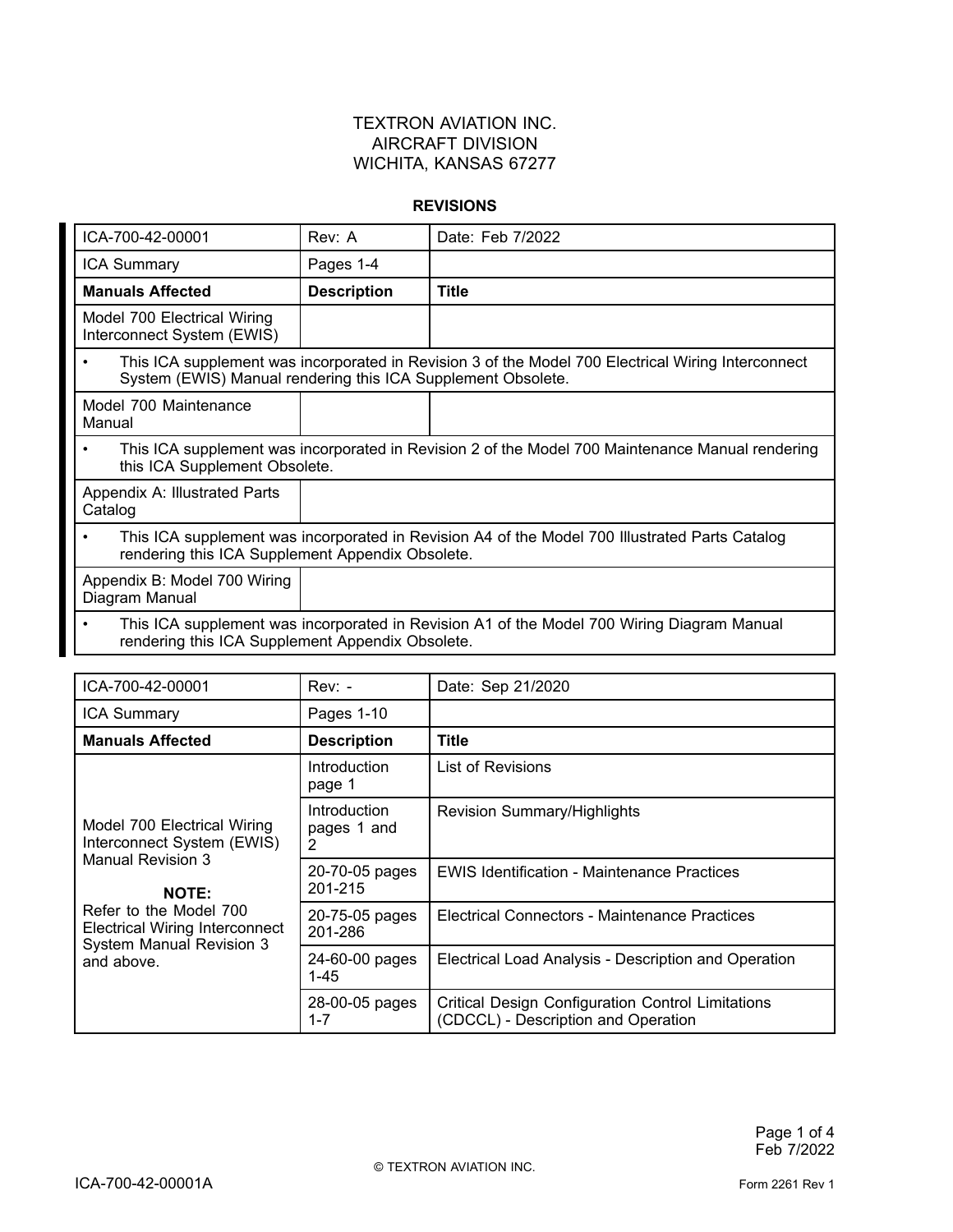| Added revision 3 of the Electrical Wiring Interconnect System (EWIS) Manual.<br>Refer to the Revision Summary/Highlights Document in the Model 700 Electrical Wiring Interconnect<br>System (EWIS) Manual Revision 3 for detailed changes made in support of the Garmin Software<br>Enhancement Updates (V. 58) |                             |                                                                              |  |
|-----------------------------------------------------------------------------------------------------------------------------------------------------------------------------------------------------------------------------------------------------------------------------------------------------------------|-----------------------------|------------------------------------------------------------------------------|--|
| Model 700 Maintenance<br>Manual                                                                                                                                                                                                                                                                                 | 22-10-00 pages<br>$1 - 4$   | Garmin Automatic Flight Control System (AFCS) -<br>Description and Operation |  |
|                                                                                                                                                                                                                                                                                                                 | 22-10-00 pages<br>501-505   | Garmin Automatic Flight Control System (AFCS) -<br>Adjustment/Test           |  |
|                                                                                                                                                                                                                                                                                                                 | 22-10-25 pages<br>401-404   | Control Wheel Steering Switch - Removal/Installation                         |  |
|                                                                                                                                                                                                                                                                                                                 | 22-30-00 pages<br>$1 - 4$   | Autothrottle System - Description and Operation                              |  |
|                                                                                                                                                                                                                                                                                                                 | 22-30-00 pages<br>101-103   | Autothrottle System - Troubleshooting                                        |  |
|                                                                                                                                                                                                                                                                                                                 | 23-50-00 pages<br>$1 - 6$   | Digital Audio System - Description and Operation                             |  |
|                                                                                                                                                                                                                                                                                                                 | 23-50-00 pages<br>101-102   | Digital Audio System - Troubleshooting                                       |  |
|                                                                                                                                                                                                                                                                                                                 | 23-50-00 pages<br>501-506   | Digital Audio System - Adjustment/Test                                       |  |
|                                                                                                                                                                                                                                                                                                                 | 23-50-55 pages<br>401-402   | Observer Seat Audio Panel - Removal/Installation                             |  |
|                                                                                                                                                                                                                                                                                                                 | 27-11-00 pages<br>1 and $2$ | Control Wheel Assembly - Description and Operation                           |  |
|                                                                                                                                                                                                                                                                                                                 | 27-11-05 pages<br>401-403   | Control Wheel - Removal/Installation                                         |  |
|                                                                                                                                                                                                                                                                                                                 | 28-00-00 pages<br>101-122   | Fuel - Troubleshooting                                                       |  |
|                                                                                                                                                                                                                                                                                                                 | 28-40-00 pages<br>$1 - 6$   | Fuel Indicating System - Description and Operation                           |  |
|                                                                                                                                                                                                                                                                                                                 | 29-00-00 pages<br>101-120   | <b>Hydraulic Power - Troubleshooting</b>                                     |  |
|                                                                                                                                                                                                                                                                                                                 | 29-10-00 pages<br>$1 - 12$  | Main Hydraulic System - Description and Operation                            |  |
| These ATA's contain the Instructions for Continued Airworthiness for the addition of the Control<br>$\bullet$<br>Wheel Switch, Observer Seat Audio Panel and CAS messages related to the Garmin G5000 System<br>software updates.                                                                               |                             |                                                                              |  |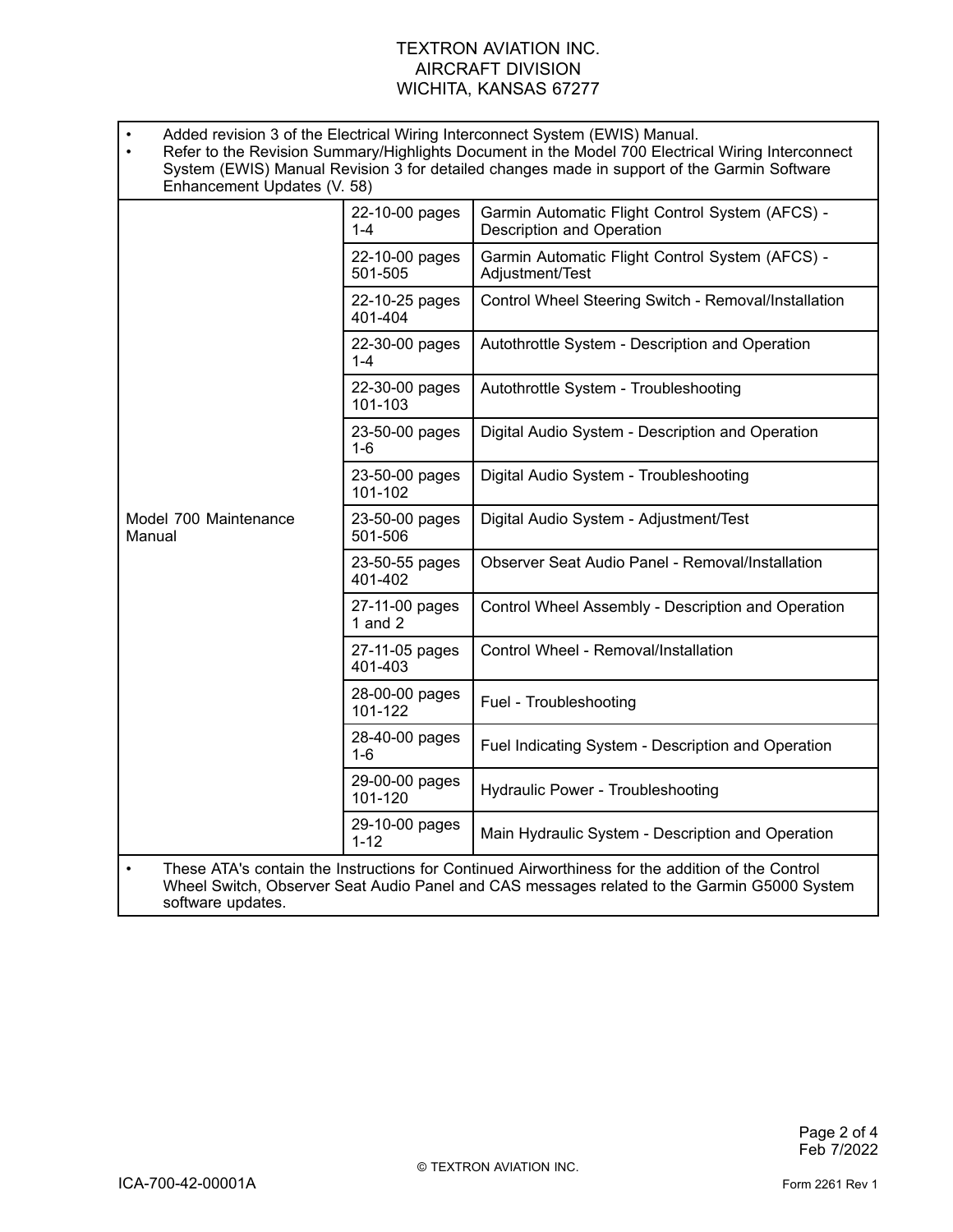| Model 700 Maintenance<br>Manual                                                                                                                                                                                                                                               | 34-21-00 pages<br>$1 - 3$     | Honeywell Intertial Reference System - Description and<br>Operation                       |
|-------------------------------------------------------------------------------------------------------------------------------------------------------------------------------------------------------------------------------------------------------------------------------|-------------------------------|-------------------------------------------------------------------------------------------|
| <b>NOTE:</b><br>The instructions related to the<br>Honeywell Inertial Reference<br>System were released in the<br>original issue of the Model 700<br>Maintenance Manual, these<br>instructions are now applicable<br>with the Garmin Software<br>Enhancement Updates (V. 58). | 34-21-00 pages<br>501-503     | Honeywell Intertial Reference System - Adjustment/Test                                    |
|                                                                                                                                                                                                                                                                               | 34-21-05 pages<br>401-403     | Honeywell Intertial Reference Unit (IRU) -<br>Removal/Installation                        |
|                                                                                                                                                                                                                                                                               | 34-21-10 pages<br>401-403     | Honeywell IM-950 Configuration Module -<br>Removal/Installation                           |
|                                                                                                                                                                                                                                                                               | 34-40-00 pages<br>$1 - 5$     | Garmin Traffic Collision Avoidance System (TCAS II) -<br><b>Description and Operation</b> |
| These ATA's contain the Instructions for Continued Airworthiness for the Honeywell Inertial Reference<br>System and components and Garmin G5000 System software updates.                                                                                                      |                               |                                                                                           |
|                                                                                                                                                                                                                                                                               | 42-00-00 page 1               | Integrated Modular Avionics - General                                                     |
| Model 700 Maintenance<br>Manual                                                                                                                                                                                                                                               | 42-10-00 pages<br>$1 - 4$     | Garmin G5000 Integrated Avionics System Software -<br>Description and Operation           |
|                                                                                                                                                                                                                                                                               | 42-10-00 page<br>501          | Garmin G5000 Integrated Avionics System Software -<br>Adjustment/Test                     |
|                                                                                                                                                                                                                                                                               | 42-11-00 pages<br>101-109     | Garmin G5000 Integrated Avionics System Software<br>(Version 58) - Troubleshooting        |
|                                                                                                                                                                                                                                                                               | 42-11-00 pages<br>501-549     | Garmin G5000 Integrated Avionics System Software<br>(Version 58) - Adjustment/Test        |
|                                                                                                                                                                                                                                                                               | 42-11-01 pages<br>501-569     | Garmin G5000 Integrated Avionics System LRU Software<br>(Version 58) - Adjustment/Test    |
|                                                                                                                                                                                                                                                                               | 42-20-00 pages<br>$1 - 8$     | Garmin G5000 Integrated Avionics System - Description<br>and Operation                    |
| These ATAs contain the Instructions for Continued Airworthiness for the Garmin Software Enhancement<br>Updates (V. 58)                                                                                                                                                        |                               |                                                                                           |
| Appendix A: Illustrated Parts<br>Catalog                                                                                                                                                                                                                                      | Refer to Appendix A, Table 1. |                                                                                           |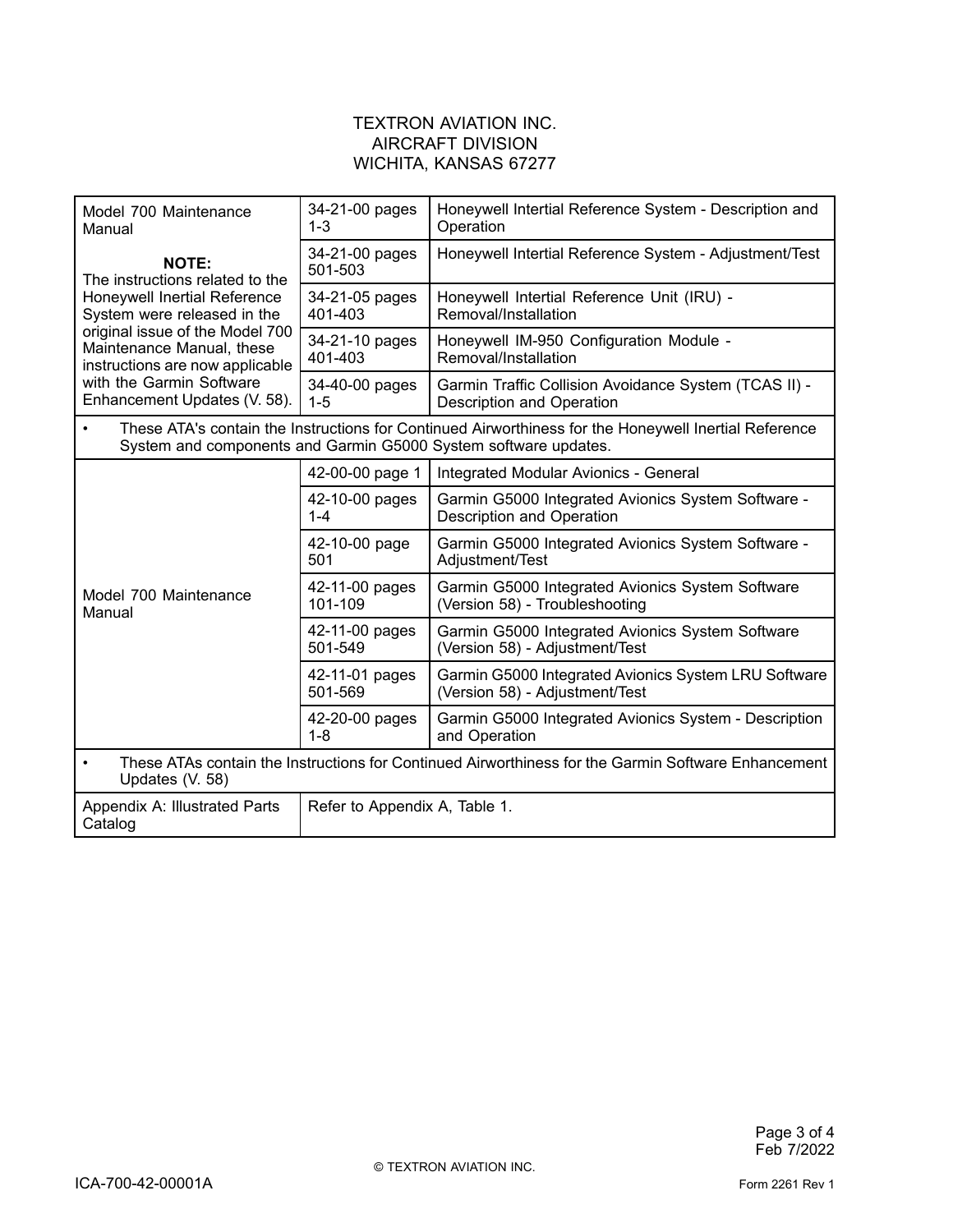| Appendix B: Model 700 Wiring<br>Diagram Manual                                                                | 22-30-01 Throttle Quadrant Figure 02 pages 1-7                                             |  |
|---------------------------------------------------------------------------------------------------------------|--------------------------------------------------------------------------------------------|--|
|                                                                                                               | 23-15-01, Broadband Swift Figure 01 pages 1-4, Figure 02 pages 1-4,<br>Figure 03 pages 1-4 |  |
|                                                                                                               | 23-16-01 Broadband - ATG Figure 02 pages 1-7 and Figure 03 pages 1-7                       |  |
|                                                                                                               | 23-50-01 Dual Audio and Voice Figure 02 pages 1-22                                         |  |
|                                                                                                               | 23-70-01 Cockpit Voice Recorder Figure 02 pages 1-6                                        |  |
|                                                                                                               | 27-70-01 Control Lock Figure 01 pages 1-4 and Figure 02 pages 1-4                          |  |
|                                                                                                               | 29-10-01 Hydraulic System Figure 01 pages 1-18 and Figure 03 pages 1-15                    |  |
|                                                                                                               | 52-00-01 External Doors Figure 03 pages 1-17                                               |  |
| These ATAs contain the wiring and wiring parts changes necessary for Garmin Software (Version<br>58) updates. |                                                                                            |  |

# **1. ICA Obsolescence**

A. This publication and its contents have been incorporated into the applicable manuals in the revisions noted above. Refer to the most current revision of the manuals listed above for the most up to date Instructions for Continued Airworthiness.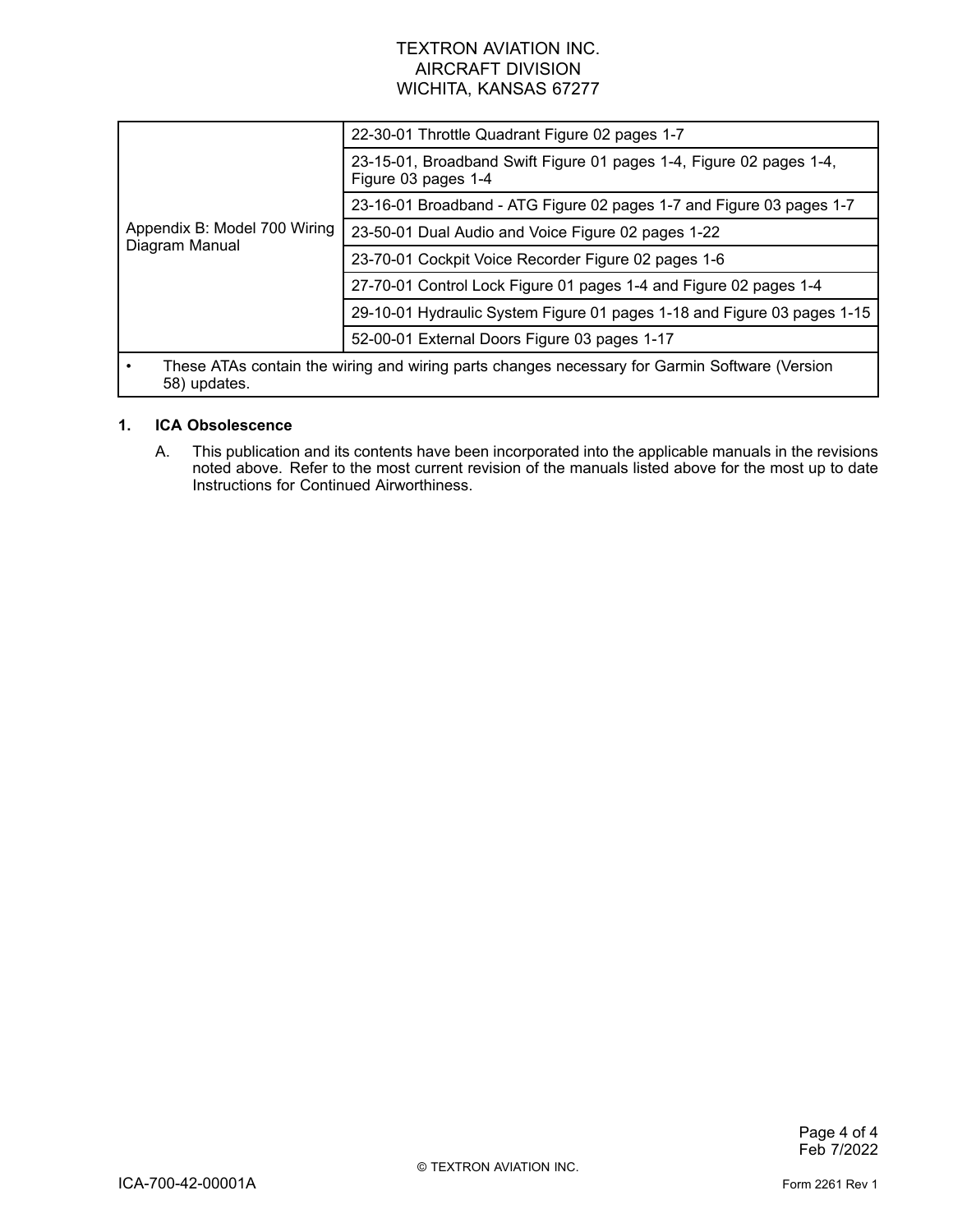# **SUPPLEMENT NO: ICA-700-42-00001A**

# **APPENDIX A: ILLUSTRATED PARTS CATALOG**

**2. This ICA supplement was incorporated in Revision A4 of the Model 700 Illustrated Parts Catalog rendering this ICA Supplement Appendix Obsolete.**